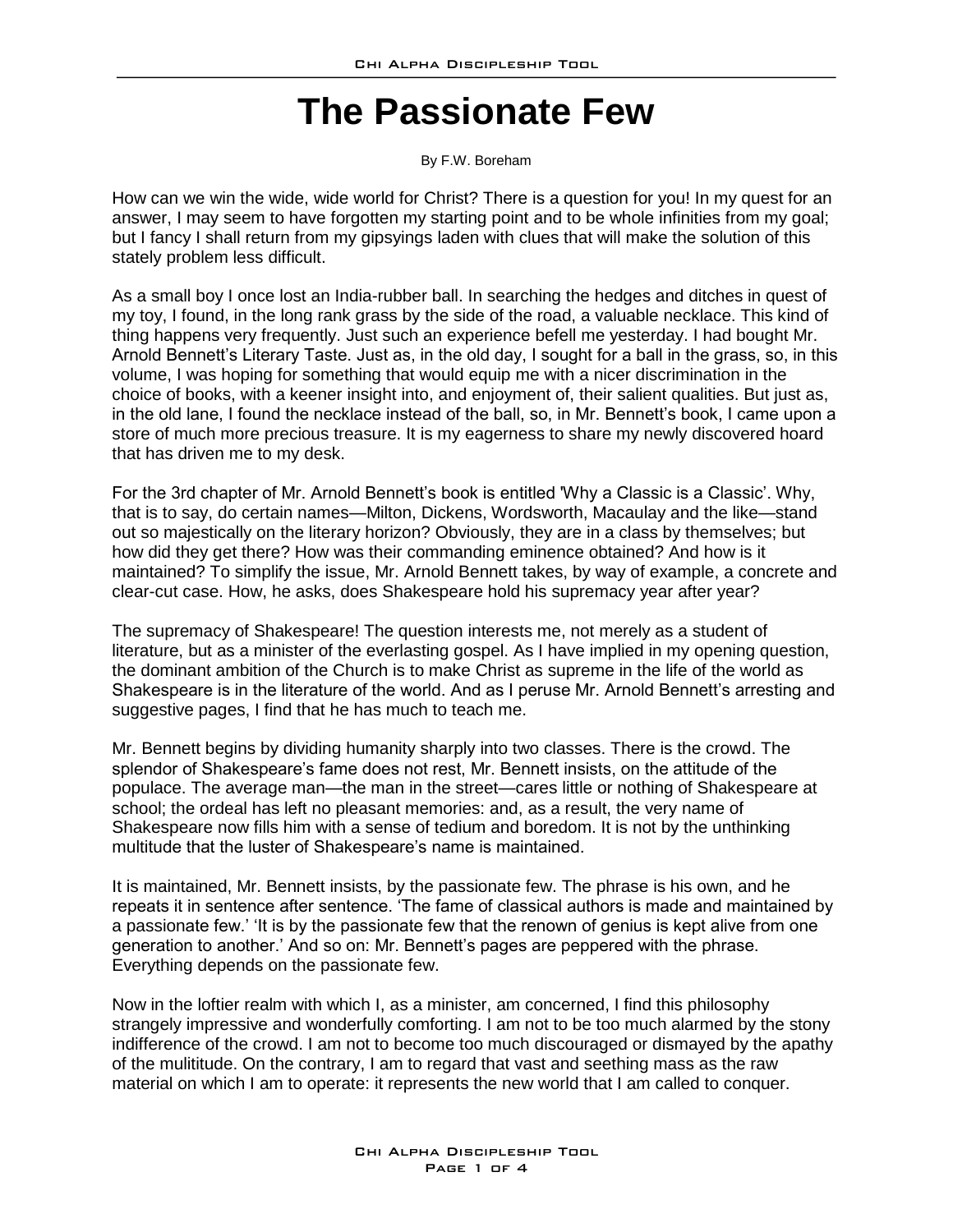The really important thing is the creation of a passionate few, and, the more the numbers of that nucleus multiply, and the more passionate those passionate souls become, the greater will grow the glory of that Name that must eventually cause every other name to pale.

A passionate few! Everything depends, then, on intensity of emotion. Mr. Bennett shows that the small body of Shakespearean admirers who secure the permanence of his fame and the triumph of his name owe their success to the fact that, although relatively few, they are a passionate few. All really great literature, Mr. Bennett says, is the agreeable articulation of deep and profound feeling. He takes two such unlikely books as Gibbon's Decline and Fall of the Roman Empire and Dr. Johnson's famous Dictionary, and reveals the wealth of rich and poignant sentiment that both authors poured into their works. If that is true of histories and lexicons, how much more must it be true of romances and lyrics?

It follows that those who read intelligently and sympathetically the works that have been born of an author's passion will feel, as they turn his pages, the glow of that spiritual flame. They will be infected by the subtle agitation of the writers, and every reader thus infected represents an addition to the ranks of the passionate few. The best reader is the man who best catches the spirit of the writer. That being so, the true Wordsworthian will catch the contagion of Wordsworth's intensity; the Miltionian will weep with Milton over the loss of Paradise; the true Shakespearean will feel as Shakespeare felt when he rose, swept by a hurricane of emotion, from the drama that he had just penned. Professor A. W. Ward say that, after describing the death of little Nell, Dickens walked about for days like a man bereft and distraught: nobody can claim to have really read The Old Curiosity Shop unless he has shared that grief with the author. It is thus that the passion of the passionate few is generated.

Now if that passion, caught from the hot heart of the author, explains the enthusiasm of Shakespeareans for Shakespeare and of Wordsworthians for Wordsworth, and how much more convincingly is the devotion of Christians to Christ explained! In a sense much more vital that the sense in which the Shakespearean has been in touch with Shakespeare, the Christian is in touch with Christ. For, when all is said and done, the fact remains that Shakespeare slumbers in his honored grave a Stratford, whilst Christ is radiantly and victoriously alive! There is, it is true, a passion in the soul of Shakespeare that communicates itself to Shakespeareans through his works; but what is this to the divine passion in the soul of Jesus—the celestial flame in which they are caught who enter into immediate communion with Him?

But we have not yet approached the sternly practical aspect of the matter—the aspect that may conceivably lead us to an answer to our opening question. Mr. Bennett says that the fame of Shakespeare is kept alive by the passionate few. But how? The answer is that they do it in three ways.

1. They do it by means of their own blissful enjoyment of Shakespeare. Their enjoyment, I repeat. They not only study Shakespeare: they revel in him, luxuriate in him, glory in him. They are never more happy than when they are reading in one of his dramas or seeing it played. They chuckle in solitude over the delicious drolleries of Shakespeare's clowns: they shudder in secret at the tremendous and gripping horror of Shakespeare's tragedies: they find their eyes moistening as the recall Shakespeare's touches of exquisite pathos. They daily become more quick in their discernment of Shakespearean beauty; more rapturous in their appreciation of Shakespearean grandeur; more retentive in their memory of Shakespearean music. Shakespeare becomes the light of their eyes and the breath of their nostrils. In a word, they really love Shakespeare, and the deepening of their knowledge only intensifies their devotion.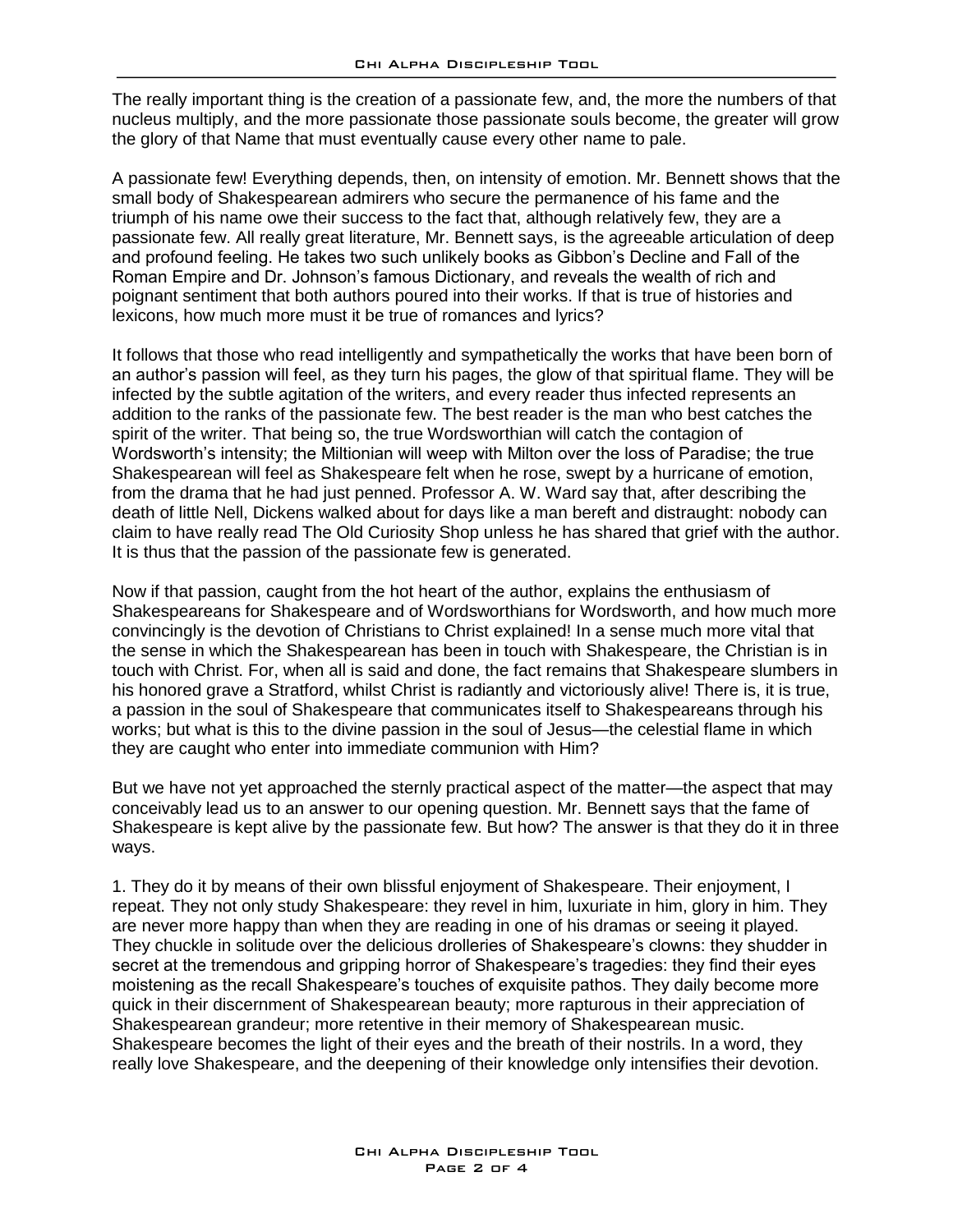2. But passion is ever articulate. These passionate people, being passionate about the same things, naturally become gregarious. How can they help talking to one another of those qualities that they adore in common? They feel the magnetism of each other's presence; they seek each other's society; and they delight in the luxury of pouring into each other's ears the passages of which they themselves are most enamored. If one sees another in a tramcar or a railway train, he straightway takes a seat by his side and, before they know where they are, they are gossiping about Juliet or Rosalind or Jessica or Lady Macbeth.

3. Nor do they talk merely to one another. They talk Shakespeare to those who have no affection for Shakespeare. At first, such casual listeners are frigidly unimpressed. But, when first one and then another of the passionate few tell them of the ceaseless pleasure and the enormous profit that they derive from their Shakespearean researches, they are startled out of their carelessness, pull themselves together, and resolve to make the acquaintance of the bard for themselves. No man, Mr. Bennett confesses, can prove to his fellowman that Shakespeare is a great artist. But he can speak of Shakespeare in so winsome and persuasive a way that he piques the curiosity and whets the appetite of his indifferent companion. 'If this man,' that companion reasons with himself, 'if this man finds such a fountain of felicity in the dramas of Shakespeare, I must surely be missing something!' And so, on his way home from business, he buys a copy of Antony and Cleopatra or King Lear or, after the evening meal, takes his wife to see The Merchant of Venice or Hamlet, and so, for the rest of his life, he becomes an ardent Shakespearean. Thus the passionate few is augmented. Moreover, he cannot keep his newlyfound enjoyment to himself. He talks of it at the office, at the club, and at the fireside. His friends and cronies contract the contagion of his enthusiasm. And thus the passionate few becomes less few; the apathetic multitude become less multitudinous; and Shakespeare comes to his own.

In point of fact, therefore, a classic is a classic because of its inherent ability to win for its author the passive respect of the great unmoved multitude and the active and profound affection of a passionate few—a passionate few who, though small relatively to the entire community, are yet considerable in number. And Shakespeare stands supreme among the classics because, possessing these qualities in a superlative degree, his own claims upon the admiration of the ages make it more easy in his case than in any other for the passionate few to elicit the enthusiasm of the crowd.

Here, then, are the three secrets that may help me to a solution of the problem with which we set out! Along these lines the world may be won for Milton, for Dickens, for Shakespeare—or for Christ!

1. If I would win the world for Christ I must really love Christ and enjoy Him. I must out-distance in my devotion to Him the affection of the most ardent Shakespearean for Shakespeare. I must revel and luxuriate in the very thought of Him as Shakespeare's passionate few exult in meditating about Shakespeare. The man who would win the world for Christ—one of Christ's passionate few—must walk the city streets secretly exulting in the thought of his Savior: he will repeat to himself the name of his Lord as a lover repeats to himself the lovely name of his lady.

*O Jesus, Jesus, dearest Lord, Forgive me if I say, For very love, Thy precious Name A thousand times a day.*

Each separate member of the passionate few will find his faith so enjoyable, so delectable, so exciting that the very mention of his Savior's name will awaken all his enthusiasm, stir all his